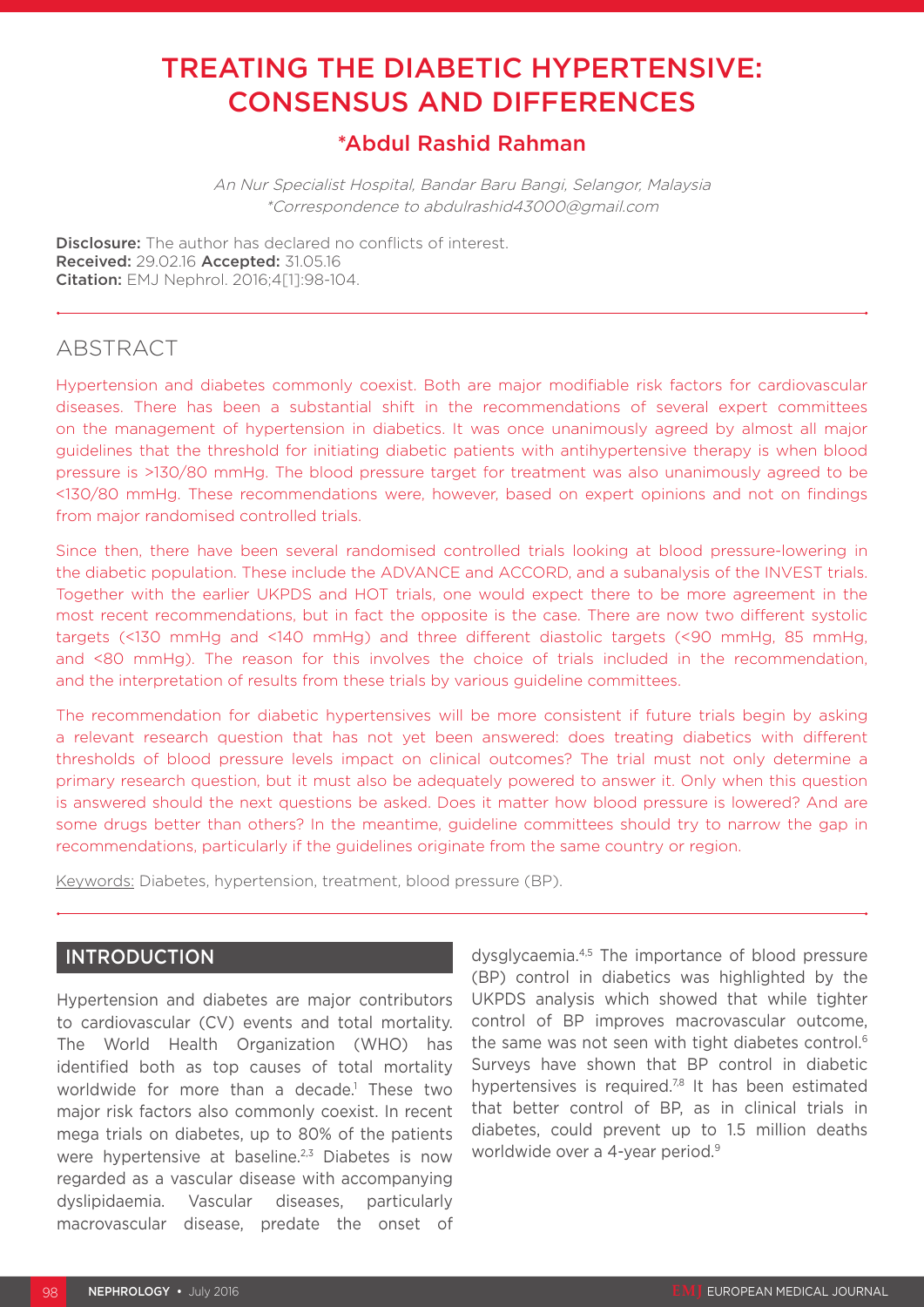## TARGET BLOOD PRESSURE: EVOLUTION OF EVIDENCE

The first insight into what level BP should be lowered to by treatment was provided by the HOT study.<sup>10</sup> Analysis of the diabetic subpopulation in this study showed that, unlike in the main study population, patients who were treated to a diastolic of <80 mmHg had significantly fewer CV events than those treated to a diastolic <90 mmHg. The study's diabetic population (n=1,915), however, constituted only 8% of the total study population. In the same year, the UKPDS 38 showed that, of newly diagnosed diabetics, patients whose BP was tightly controlled (achieved BP was 144/82 mmHg) had significantly fewer strokes than patients whose BP was less tightly controlled (achieved BP was 154/87 mmHg).<sup>6</sup> No significant difference was seen with myocardial infarction or all-cause mortality. It should be noted that the number of patients studied in the UKPDS BP-lowering arm was small (758 in the 'tight group' versus 390 in the 'less tight group'). In other words, both the HOT and UKPDS substudies were, strictly speaking, 'hypothesisgenerating' and not definitive. The first study that looked at the effect of different levels of BP was the ABCD 2 trial.<sup>11</sup> In that study, 480 diabetic hypertensives with a mean baseline BP of 136/84 mmHg were randomised to placebo or active treatment (with nisoldipine or enalapril). The achieved BP in the treated group was 128/75 mmHg compared with 137/81 mmHg in the placebo-treated group. There were significantly fewer strokes, development of macroalbuminuria, and progression of retinopathy in the treatment group. Glomerular filtration rate estimated by a 24-hour creatinine clearance performed every 6 months over the 5-year study period, rather surprisingly, did not differ between the active treatment group compared with the placebogroup. These three studies (HOT, UKPDS, and ABCD 2) were the only available evidence at that time and, unsurprisingly, almost all major guidelines (for both hypertension and diabetes) at the turn of the century recommended that BP should be reduced to <130/80 mmHg in diabetic hypertensives. This is despite the fact that all three studies were either subanalyses with small sample sizes or small trials, which made them underpowered and not definitive evidence.

The first mega trial which looked at BP-lowering intervention in a diabetic population was the ADVANCE trial.12 In this diabetes dedicated

study, half of the 11,140 patients with baseline BP of 145/81 mmHg were randomised to either a single pill combination of perindopril 4 mg plus indapamide 1.5 mg (Coversyl Plus®) or placebo. One of the research questions asked in this trial was whether in the diabetic population, lowering systolic BP to <145 mmHg will provide additional benefits. The level of 145 mmHg was chosen because at the time that the study was being designed, the only available evidence for systolic level was from UKPDS 38, which managed to lower BP in the intensive arm to 144/82 mmHg. The ADVANCE trial showed that, in the treated group (achieved BP 135/75 mmHg), there was a significant reduction in CV death and all-cause mortality compared with the placebo group (achieved BP 140/77 mmHg). The ADVANCE trial was a 2-by-2 factorial design which also had a glucose-lowering arm with either standard diabetic care or intensive care, with the addition of gliclazide modified release (Diamicron® MR). In the glucose arm HbA1C dropped from a baseline of 7.1% to 6.5% in the intensive group and to 7.2% in the standard care group. The results from the glucose-lowering arm (10% reduction in combined macro and microvascular events with no impact on mortality) was not as exciting as the BP-lowering arm. A combined analysis of the BP and glucose-lowering intervention showed that the best outcomes were seen in the group that received both intensive BP and glucose lowering, with a significant 18% reduction of total mortality.<sup>13</sup>

The first trial which specifically looked at the effects of different achieved levels of BP on active treatment was the ACCORD trial.<sup>14</sup> In this openlabel trial, more than 4,733 diabetics with a baseline BP of 139/75 mmHg were randomised to an intensive arm (systolic BP <120 mmHg) or a standard therapy (systolic BP <140 mmHg). In the intensive arm, the achieved BP was 119/64 mmHg while the BP achieved on the standard arm was 134/71 mmHg. Except for stroke, there were no differences in clinical outcomes between the intensive and standard therapy. There was, however, significantly more serious adverse events with the intensive group. The lack of benefit from intensive BP control was corroborated by a subanalysis of a mega trial, INVEST,<sup>15</sup> which looked at 22,576 hypertensives with underlying ischaemic heart disease. Patients were randomised to receive either atenolol with a thiazide as the second drug, compared with trandolapril with verapamil as a second drug. In a separately published subanalysis of INVEST,<sup>16</sup> 6,321 diabetics were categorised into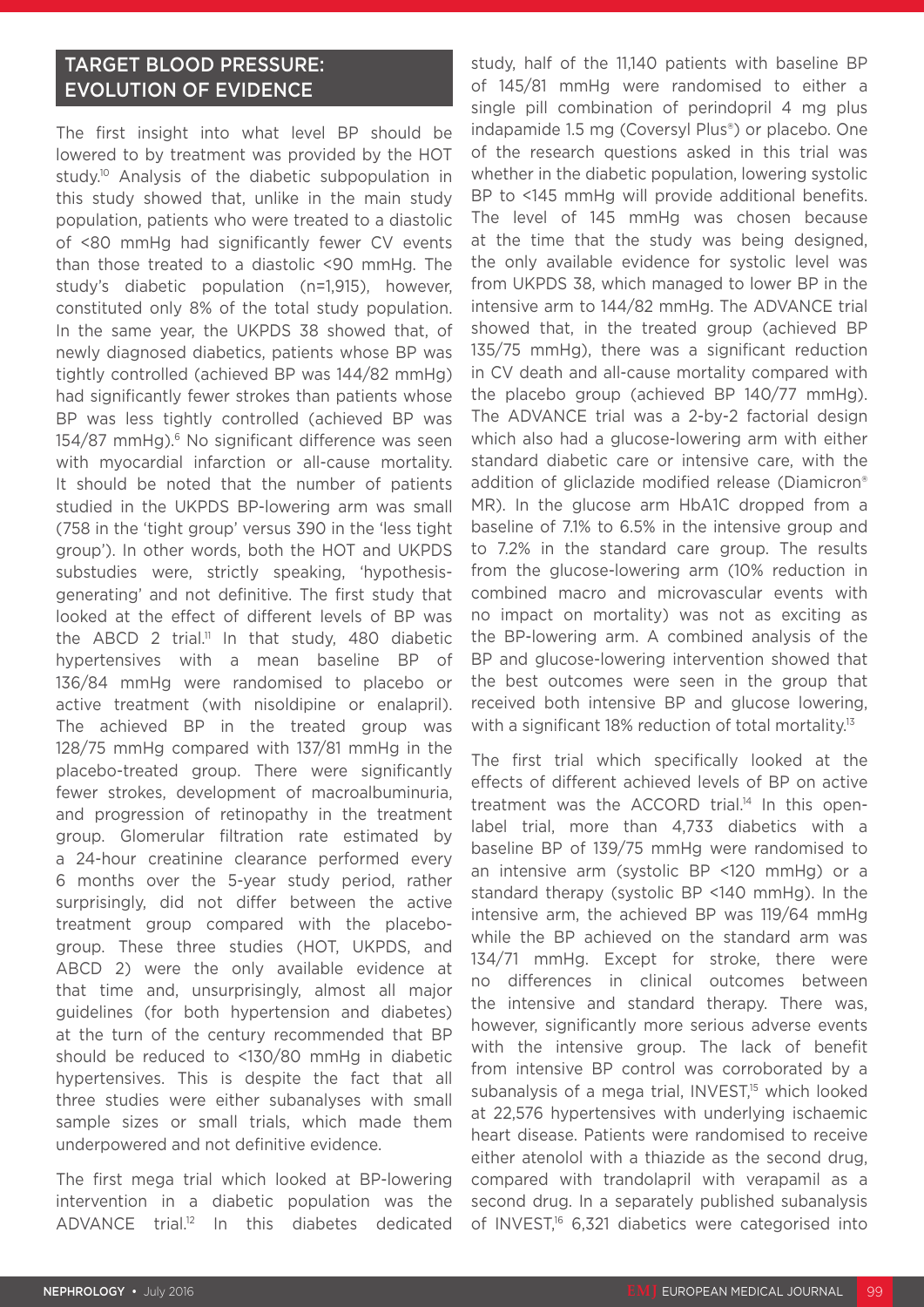those with achieved systolic BP of <130 mmHg (tight BP control), 130–139 mmHg (usual BP control), and >140 mmHg (uncontrolled BP). As expected, the uncontrolled group showed significantly higher events (death, myocardial infarction, and stroke). There was no difference between the control group and the tight group.

One of the largest CV trials to enrol diabetics is the ONTARGET trial.<sup>17</sup> In this study, 25,620 patients were randomised to ramipril, telmisartan, or a combination of both. Of these participants, 9,612 patients (37.5%) were diabetic. In the overall population, there was no difference in primary outcome between those randomised to the two different monotherapies, while those randomised to the combination had worse renal outcomes and more adverse events. In a *post hoc* analysis of the diabetic population, CV events were significantly higher than the non-diabetic population at each level of baseline or achieved on-treatment BP.18 This *post hoc* analysis did not suggest a BP threshold, which may be potentially harmful to the diabetic population.

### SHIFTING PARADIGM: CONSENSUS AND DIFFERENCES

The latest round of hypertension guidelines was published in 2011 by the National Institute of Health Care and Excellence (NICE) UK.19 No specific recommendation was made for target BP in diabetics. However, reference was made to the NICE Diabetes Guideline which recommended a BP target of <140/80 mmHg.20 The next published guideline was the European Society of Hypertension/European Society of Cardiology (ESH/ESC) guidelines in 2013.<sup>21</sup> The recommendation made by the ESH/ESC guidelines was a BP of <140/85 mmHg. This was followed by the Canadian Hypertension Education Programme (CHEP)22 guidelines, the Japanese Society of Hypertension (JSH) guidelines, $23$  and the Taiwan Society of Hypertension and Taiwan Society of Cardiology (TSOC) guidelines, $24$  all of which recommended a target level of <130/80 mmHg. Three American-based guidelines including the American Heart Association/American College of Cardiology (AHA/ACC),<sup>25</sup> the Eighth Joint National Committee (JNC 8),<sup>26</sup> and the American Society of Hypertension/International Society of Hypertension (ASH/ISH)<sup>27</sup> all recommended a BP target of <140/90 mmHg. On the diabetic guideline front, until very recently, the American Diabetes

Association (ADA) guidelines<sup>28</sup> concurred with British Diabetes NICE guidelines by recommending a BP target of <140/80 mmHg. The most recent ADA guideline of 2016, however, has revised the recommended BP for diabetics to a target of <140/90 mmHg.<sup>29</sup> There are therefore four different target BPs recommended to doctors by the different guidelines, as opposed to only one not so long ago (130/80 mmHg). These differing recommendations may leave practitioners confused; what makes it more perplexing is that the same evidence was quoted to justify the new recommendations.

#### WHY DIFFERENT RECOMMENDATIONS?

There are several reasons why this happened, the first of which was the particular selection of trials to provide the evidence-base. In some guidelines, studies were quoted only if it was primarily designed to test the hypothesis that separation of BP to pre-specified levels produces different outcomes. This was why JNC 8 did not accept the ADVANCE trial as evidence, even though the achieved diastolic BP in both the active and placebo treated groups in ADVANCE was <80 mmHg. JNC 8 argued that ADVANCE was not a hypertension study in the diabetic population because both hypertensives and normotensives were recruited. However, it is worth emphasising that the baseline BP in ADVANCE was 145/81 mmHg, which at that time was considered high for diabetics. Both ESH/ESC and JNC 8 quoted the ADVANCE trial but did not use it to justify their diastolic BP target recommendation (<85 mmHg in ESH/ESC and <90 mmHg in JNC 8). JNC 8's recommendation of BP <140/90 mmHg is based on expert opinion because none of the available studies were considered to be high level evidence, according to their strict criteria for grading of evidence. The AHA/ACC guidelines, meanwhile, do not quote primary data or studies in making its recommendation, but has made the decision to update its recommendation by reviewing all available evidence working together with the National Heart Lung Blood Institute (NHLBI). The update is due to be released in 2016.<sup>30</sup> The CHEP guidelines classified their recommendation for a systolic BP of <130 mmHg as Grade C while that for diastolic BP of <80 mmHg as Grade A evidence, but no reference was quoted. The HOT trial was quoted in the CHEP recommendation but was not used to justify this recommendation and the ACCORD, UKPDS, and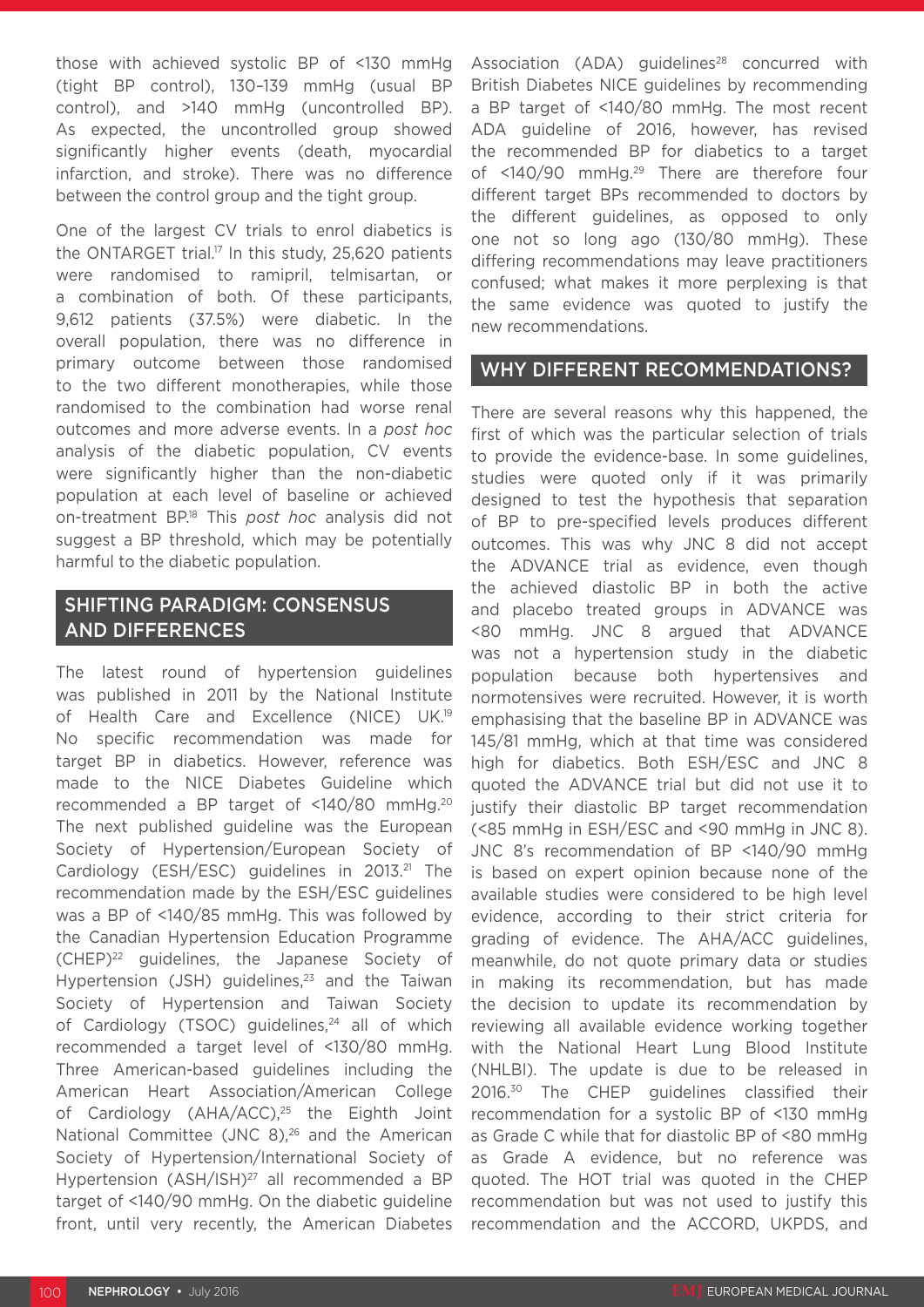ADVANCE trials were not quoted. CHEP has not revised this recommendation in their subsequent yearly update.31 The Canadian Diabetes Association  $(CDA)$  guidelines<sup>32</sup> meanwhile give the same recommendation for BP targets by quoting UKPDS, ABCD2, and HOT trials. Table 1 summarises the various recommendations thus far.

Another reason for the divergence of recommendations was the interpretation of the trial results. The ESH/ESC guidelines justified the diastolic BP target of <85 mmHg by quoting the UKDPS and HOT trials. These two trials, however, studied a small number of diabetic hypertensives and, strictly speaking, the recommendation was based on a subanalysis and is thus hypothesisgenerating. The ASH/ISH meanwhile justified their recommendation by arguing that the previously recommended BP of <130/80 mmHg in diabetics lacks evidence and thus the goal of <140/90 mmHg should generally be used. The JNC 8 as mentioned above did not think any of the available evidence was good enough to be quoted and chose expert opinion for their recommendation.

The Japanese guidelines justified the decision to maintain the recommended BP target of <130/80 mmHg by quoting HOT, UKPDS, and the older recommendations from the ADA 2003, JNC 7, and the ESH/ESC 2007 guidelines. Meanwhile the Taiwanese Guideline justified their recommended target of <130/80 mmHg by highlighting the reality of the status of diabetes control in Taiwan, and quoted the Japanese guidelines target BP recommendation and the latest International Diabetes Federation (IDF) guidelines recommendation as supporting evidences.<sup>33</sup>

It is worth asking some basic questions of the interpretation of existing data from randomised control trials. While there is general agreement that available randomised control trials that specifically address the issue in question are lacking, there is obviously a lack of congruence in the interpretation, as discussed elsewhere by the author. $34$  In the ADVANCE trial meanwhile, the achieved diastolic BP in the actively treated group was 75 mmHg compared with the control group which was 77 mmHg.

| <b>Guidelines</b>                      | Year published   | BP targets (mmHg) | <b>Studies quoted</b> |
|----------------------------------------|------------------|-------------------|-----------------------|
| <b>CHEP</b>                            | 2013, 2014, 2015 | <130/80           | Not specified         |
| <b>CDA</b>                             | 2013             | <130/80           | UKPDS, HOT, ABCD2     |
| Japanese                               | 2014             | <130/80           | UKPDS, HOT            |
| Taiwan                                 | 2014             | <130/80           | <b>UKPDS, HOT</b>     |
| Malaysian Diabetes                     | 2015             | <135/75           | ADVANCE, ACCORD       |
| NICE Diabetes and NICE<br>Hypertension | 2015<br>2011     | <140/80           | UKPDS, HOT            |
| Malaysian<br>Hypertension              | 2014             | <140/80           | <b>ADVANCE</b>        |
| <b>ADA</b>                             | 2015             | <140/80           | <b>HOT</b>            |
| ESH/ESC                                | 2013             | <140/85           | <b>HOT, UKPDS</b>     |
| AHA/ACC                                | 2014             | <140/90           | Not specified         |
| ASH/ISH                                | 2014             | <140/90           | Not specified         |
| JNC 8                                  | 2014             | <140/90           | Expert opinion        |
| <b>ADA</b>                             | 2016             | <140/90           | <b>HOT</b>            |

#### Table 1: Guidelines for blood pressure targets in diabetic hypertensives.

CHEP: Canadian Hypertension Education Program; CDA: Canadian Diabetes Association; NICE: National Institute of Health Care and Excellence; ADA: American Diabetes Association; ESH: European Society of Hypertension; ESC: European Society of Cardiology; AHA: American Heart Association; ACC: American College of Cardiology; ASH: American Society of Hypertension; ISH: International Society of Hypertension; JNC 8: Eighth Joint National Committee; UKPDS: UK Prospective Diabetes Study; HOT: Hypertension Optimal Treatment; ADVANCE: Action in Diabetes and Vascular Disease: Preterax and Diamicron MR Controlled Evaluation; ACCORD: Action to Control Cardiovascular Risk in Diabetes.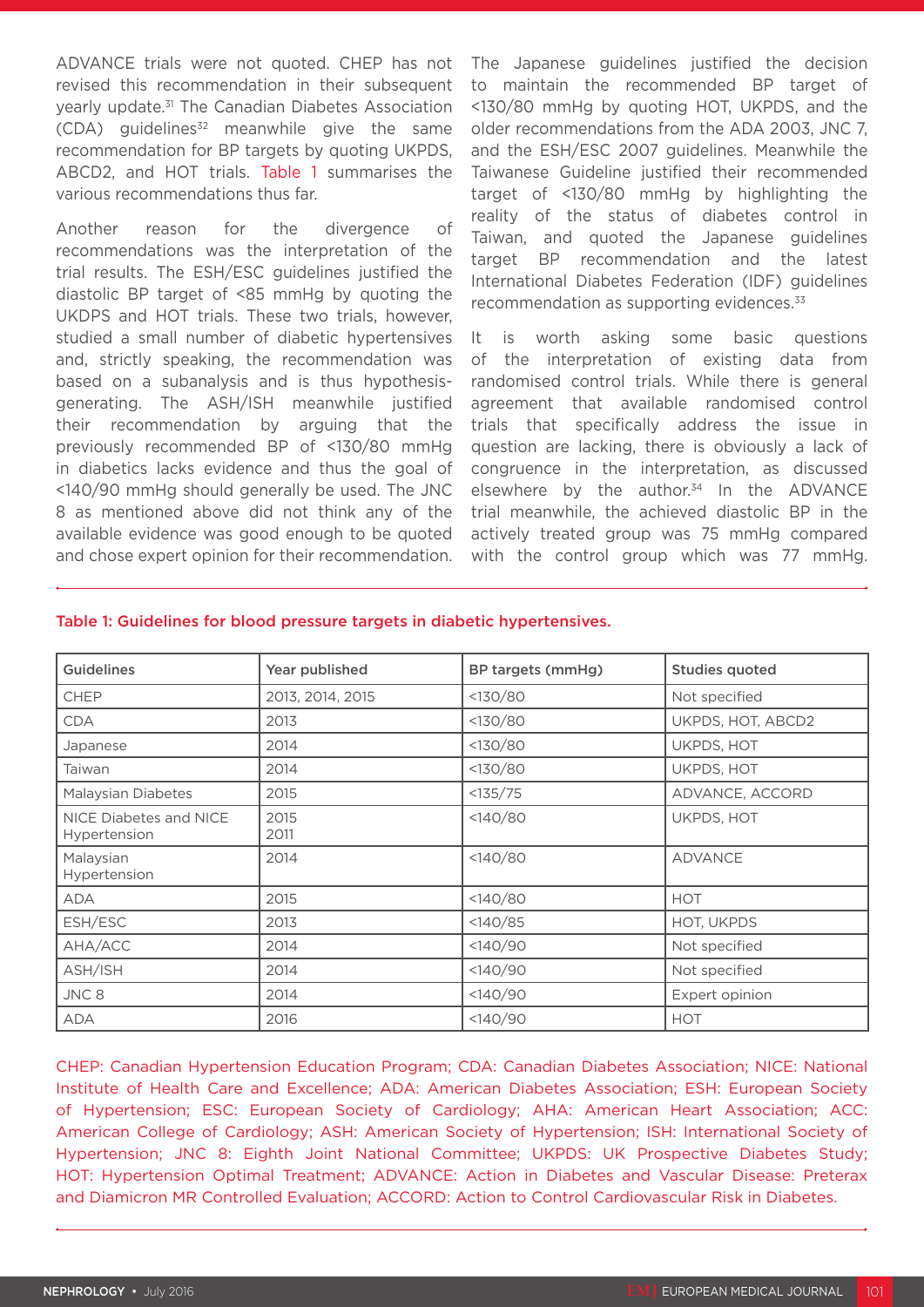However, despite the fact that the ADVANCE trial was the largest diabetic dedicated trial to look at the effects of antihypertensive therapy on clinical outcomes, it was not accepted by many guidelines as a trial to be quoted for targeting BP-lowering in diabetics. This was mainly because as a placebo controlled trial it did not compare active treatment regimens. Although in the HOT trial, the diabetic subpopulation on treatment diastolic BP of <85 mmHg did not have different clinical outcomes compared with those with targeted diastolic BP of <90 mmHg, there was a significant difference between those who were targeted to achieve diastolic BP of <80 compared with <90 mmHg. Why then was the diastolic BP target of <80 mmHg not recommended by the ESH/ESC, which quoted the HOT diabetic subanalysis as their justification for their recommendation? A possible explanation was that even in the HOT trial the actual mean achieved diastolic BP in the intensive treated group was slightly more than 80 mmHg, i.e. 81 mmHg. Meanwhile, the ADA has revised their 2015 guideline, recommending the target diastolic BP of  $\leq$ 90 mmHg<sup>29</sup> as opposed to  $\leq$ 80 mmHg the previous year. Justification given for this shift was that the earlier recommendation was based on *post hoc* analysis of the HOT trial and for this latest recommendation is consistent with that of JNC 8.

#### CONCLUSION AND FUTURE RECOMMENDATIONS

Recently recommended BP targets for diabetic hypertensives show significant variation and lead to confusion among readers and practitioners. Many of the recommendations made were based on subanalyses of big studies involving small sample sizes, and are therefore by definition not definitive evidence. With the recent publication of the SPRINT trial<sup>35</sup> and the reopening of the debate on optimum BP to be achieved in hypertensive patients, the time is right for an adequately powered and *a priori* hypothesis-testing study dedicated to the diabetic hypertensive population to be designed and executed. This is especially so because the SPRINT trial excluded patients with diabetes. This also means that the findings from this large study (which showed that clinical outcomes are significantly better with a target systolic BP of <120 compared with <140 mmHg) cannot be extrapolated to the diabetic population. The question as to the best

target BP to aim for in the diabetic patient with hypertension will remain unanswered until a SPRINT-type study is carried out in the diabetic population. The SPRINT trial has triggered interesting debates among experts in hypertension with more questions being asked.<sup>36-38</sup> However, on a reassuring note, a recent subanalysis of the SPRINT trials on patients >75 years old reaffirms that lowering systolic BP to <120 mmHg leads to a significant reduction in fatal and non-fatal CV events, also significantly lowering all-cause mortality.39 While waiting for further studies to provide a definitive answer to the question of target BP for the diabetic hypertensives population, it is important that guideline committees narrow the differing recommendations so as not to create more confusion among practitioners, patients, and policy makers alike. It is also very important that specific countries' hypertension and diabetes associations produce guidelines which concur with each other on their recommendations, as has happened in Canada and more recently in the USA.

In Malaysia the guidelines also differ; the hypertension clinical practice guidelines differ in their recommendations from the Malaysian Diabetes Association guidelines, with the former recommending the target of <140/80 mmHg<sup>40</sup> and the latter  $<$ 135/85 mmHg.<sup>41</sup> In this author's view, what can be deduced from all the studies done so far is that attaining a BP on treatment as low as 135/75 mmHg (as achieved in the ADVANCE trial) is beneficial for major clinical important outcomes including CV outcomes and even all-cause mortality. Of equal importance, it is safe to lower BP to that level in patients with diabetes. The ADVANCE trial is also the most important and largest study so far looking at diabetic population and BP-lowering treatment. We hope that a critical study to address this issue will one day be conducted and there will be uniformity in future recommendations. In the meantime, it should be noted that BP control rates in diabetics remain poor even based on the latest surveys and systematic reviews. A recent Dutch study showed that rates of hypertension control among Dutch of African-Surinamese origin was only 28.7%, of Ghanaian Origin was 41.7%, and of ethnic Dutch origin was 54.1%.<sup>42</sup> A systematic review involving 25,629 diabetic hypertensives from 19 countries all conducted between 2009 and 2014 revealed a control rate of only 35.7%. The review noted that hypertension control rates were the worst compared with glycaemic control (44.5%) and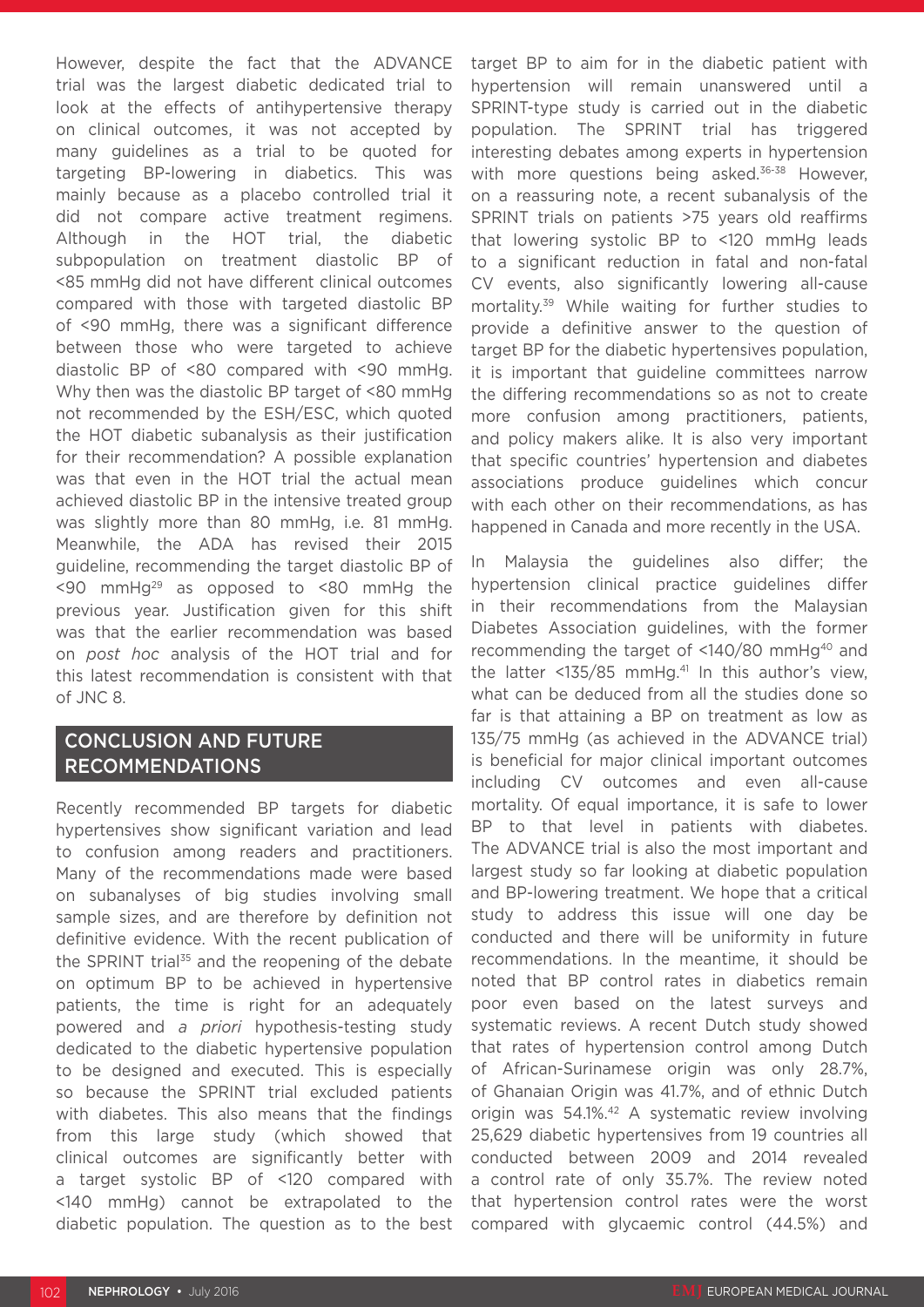cholesterol control (51.4%).<sup>43</sup> There is obviously a lot more work to be done. It will help if future recommendations correspond with one another rather than remaining contradictory.

#### REFERENCES

1. World Health Organization, "Non Communicable diseases," Health in 2015: From MDG to SDG (2015), Geneva: WHO, pp. 131-50.

2. White WB et al. Alogliptin after acute coronary syndrome in patients with type 2 diabetes. N Engl J Med. 2013;369(14): 1327-35.

3. Scirica BM et al. Saxagliptin and cardiovascular outcomes in patients with type 2 diabetes mellitus. N Engl J Med. 2013;369(14):1317-26.

4. Rahman S et al. Early manifestation of macrovasculopathy in newly diagnosed never treated type II diabetic patients with no traditional CVD risk factors. Diabetes Res Clin Pract. 2008;80(2):253-8.

5. Rahman S et al. Increased arterial stiffness in normoglycaemic offspring of newly diagnosed, never treated type 2 diabetic and impaired glucose tolerance patients. Br J Diabetes Vasc Dis. 2009;9(2):65-8.

6. UK Prospective Diabetes Study Group. Tight blood pressure control and risk of macrovascular and microvascular complications in type 2 diabetes: UKPDS 38. Br Med J. 1998;317(7175):703-13.

7. Patel SA et al. Cardiovascular mortality associated with 5 leading risk factors: National and state preventable fractions estimated from survey data. Ann Intern Med. 2015;163(4):245-53.

8. Flores-Hernandez S et al. Quality of Care: The Challenges of an Increasing Epidemic in Mexico. Results from Two National Health Surveys (2006 and 2012). PLoS One. 2015;10(7):e0133958.

9. Gan D et al., "Diabetes Atlas" (2006) 3rd Edition, Cape Town: International Diabetes Federation.

10. Hansson L et al. Effects of intensive blood pressure lowering and low dose aspirin in patients with hypertension: Principal results of the Hypertension Optimal Treatment (HOT) randomised trial. Lancet. 1998;351(9118):1755-62.

11. Schrier RW et al. Effects of aggressive blood pressure control in normotensive type 2 diabetic patients on albuminuria, retinopathy and strokes. Kidney Int. 2002; 61(3):1086-97.

12. Patel A; ADVANCE Collaborative Group. Effects of a fixed combination of perindopril and indapamide on macrovascular and microvascular outcomes in patients with type 2 diabetes mellitus (the ADVANCE trial): A randomised controlled trial. Lancet. 2007;370(9590):829-40.

13. Zoungas S et al. Combined effects of routine blood pressure lowering and intensive glucose control on macrovascular and microvascular outcomes with type 2 diabetes. New results from the ADVANCE trial. Diabetes Care. 2009;32(11):2068-74.

14. The ACCORD Study Group. Effects of intensive blood-pressure control in Type 2 Diabetes Mellitus. N Engl J Med. 2010;362(17):1575-82.

15. Pepine CJ et al. A calcium antagonist vs a non-calcium antagonist hypertension treatment strategy for patients with coronary artery disease. The International Verapamil-Trandolapril Study (INVEST): A randomized controlled trial. JAMA. 2003;290(21):2805-16.

16. Cooper-DeHoff RM et al. Tight blood pressure control and cardiovascular outcomes among hypertensives with diabetes and coronary artery disease. JAMA. 2010;304(1):61-8.

The ONTARGET Investigators. Telmisartan, ramipril, or both in Patients at high risk for vascular events. N Engl J Med. 2008;358(15):1547-59.

18. Redon J et al. Safety and efficacy of low blood pressures among patients with diabetes: Subgroup analysis from the ONTARGET trial. J Am Coll Cardiol. 2012;59(1):74-83.

19. NICE. National Institute for Health and Excellence Clinical Guideline 127: Hypertension in adults: Diagnosis and management NICE guidelines (CG127). August 2011. Available at: http:// publications.nice.org.uk/hypertensioncg127/guidance. Last Accessed: 28 February 2016.

20. NICE. National Institute for Health and Excellence Clinical Guideline 28: Type 2 diabetes in adults: management. 2 December 2015. Available at: nice.org. uk/guidance/ng28. Last accessed: 28 February 2016.

21. Mancia G et al. 2013 ESH/ESC Guidelines for the management of arterial hypertension: The task force for the management of arterial hypertension of the European Society of Hypertension (ESH) and the European Society of Cardiology (ESC). Eur Heart J. 2013; 34(28):2159-219.

22. Dasgupta K et al. The 2014 Canadian Hypertension Education Program Recommendation for Blood Pressure Measurement, Diagnosis, Assessment of Risk, Prevention and Treatment of Hypertension. Can J Cardiol. 2014;30(5): 485-501.

23. Lindholm LH, Carlberg B. The new Japanese Society of Hypertension Guidelines for the management of hypertension. Hypertens Res. 2014;37(4): 253-392.

24. Chiang CE et al. 2015 Guideline of the Taiwan Society of Cardiology and the Taiwan Hypertension Society for the management of hypertension. J Chin Med Assoc. 2014;78(1):1-47.

25. Go AS et al. An effective approach to high blood pressure control: A science advisory from the American Heart Association, the American College of Cardiology, and the Centers for Disease Control and Prevention. Hypertension. 2014;63(4):1116-35.

26. James PA et al. 2014 Evidence-Based Guideline for management of high blood pressure in adults. Report from the panel members appointed to the Eighth Joint National Committee (JNC 8). JAMA. 2014;311(5):507-20.

27. Weber MA et al. Clinical Practice Guidelines for the management of hypertension in the community, a statement by the American Society of Hypertension and the International Society of Hypertension. J Clin Hypertens. 2014;16(1):14-26.

28. Standards of Medical Care in Diabetes 2015. Diabetes Care. 2015;38(Suppl 1): 1-94.

29. Standards of Medical Care in Diabetes 2016. Diabetes Care. 2016;39(Suppl 1): 1-119.

30. ACC/AHA: Hypertension Management Guideline Update Underway. Available at: http://www.empr.com/news/accaha-hypertension-management. Last accessed: 6 February 2016.

31. The 2015 Canadian Hypertension Education Program. Recommendations for blood pressure, measurement, diagnosis, assessment of risk, prevention, and treatment. Can J Cardiol. 2015;31(5): 549-68.

32. Canadian Diabetes Association Clinical Practice Guidelines Expert Committee. Treatment of Hypertension.